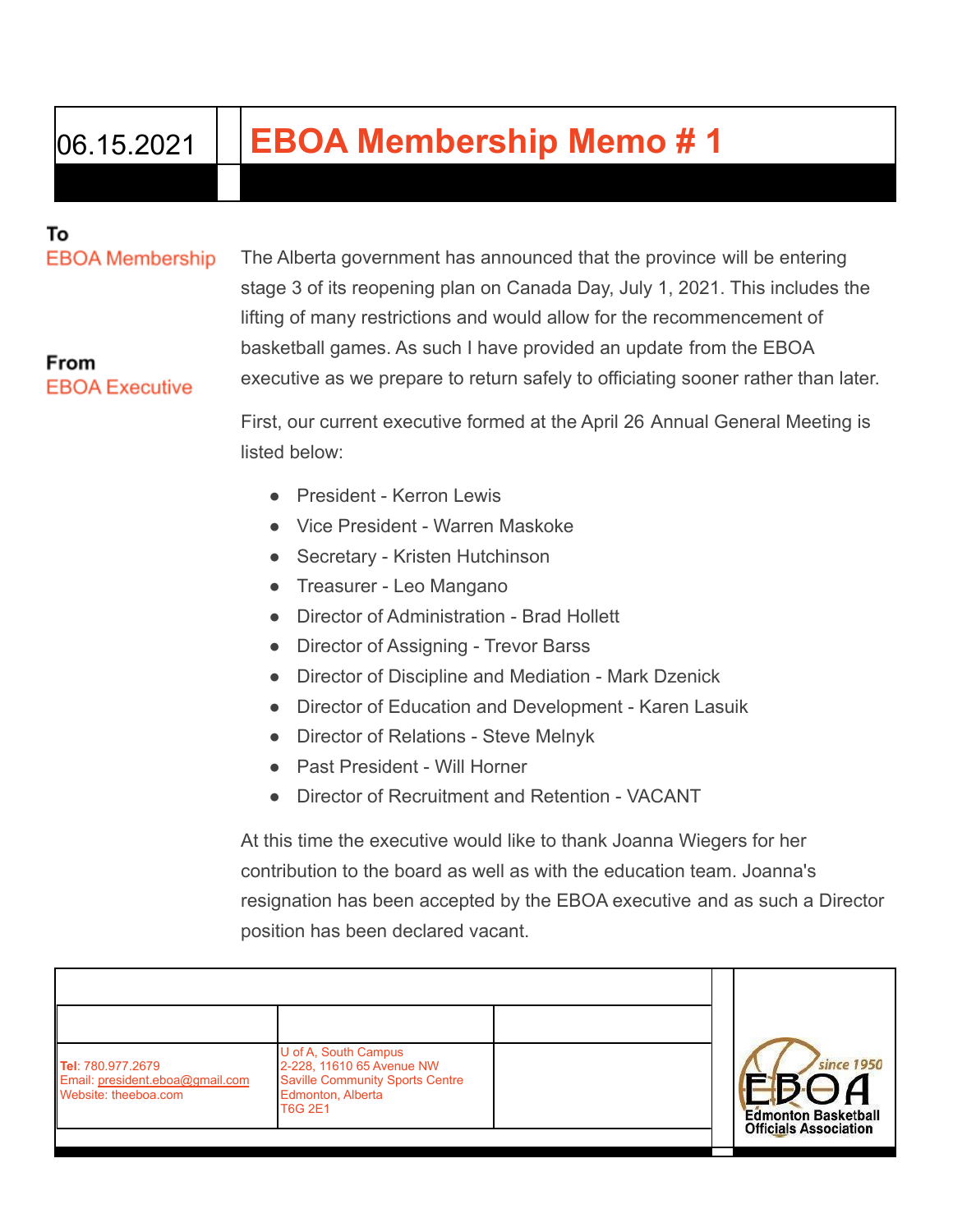As per Bylaw 6.5 Resignations or Removal of an Executive Officer:

If any Executive Officer, excluding the President, shall: (a) resign their office; (b) be absent from 3 or more Executive meetings without reasonable excuse; or (c) be suspended or expelled from the Association; the Executive may declare the position vacated and may appoint a successor to hold office for the remainder of the term.

At this time the Executive is seeking interest in filling the vacancy. Please submit your name to the EBOA Secretary, Kristen Hutchinson ([secretary.eboa@gmail.com](mailto:secretary.eboa@gmail.com)), along with a brief summary of your EBOA and professional experience.

Second, ALL Members have been "RESET" to "NOT READY" on Arbiter. As we prepare to recommence officiating it is important that members update their STATUS on Arbiter to begin receiving game assignments. Please check "READY" when you are READY and PREPARED to Officiate. You can find this feature under the profile tab.

Additionally, please take the time to fill out the Survey as it is a critical piece of planning for the upcoming season.

**[https://docs.google.com/forms/d/e/1FAIpQLSfHkvujIAF\\_\\_uz9tt5FLpnvfRN](https://docs.google.com/forms/d/e/1FAIpQLSfHkvujIAF__uz9tt5FLpnvfRNasy2unQAzmHbeaMVHMEm54A/viewform) [asy2unQAzmHbeaMVHMEm54A/viewform](https://docs.google.com/forms/d/e/1FAIpQLSfHkvujIAF__uz9tt5FLpnvfRNasy2unQAzmHbeaMVHMEm54A/viewform)**

Third, the EBOA Director of Education and Development is seeking interested applicants to fill five positions on the education team.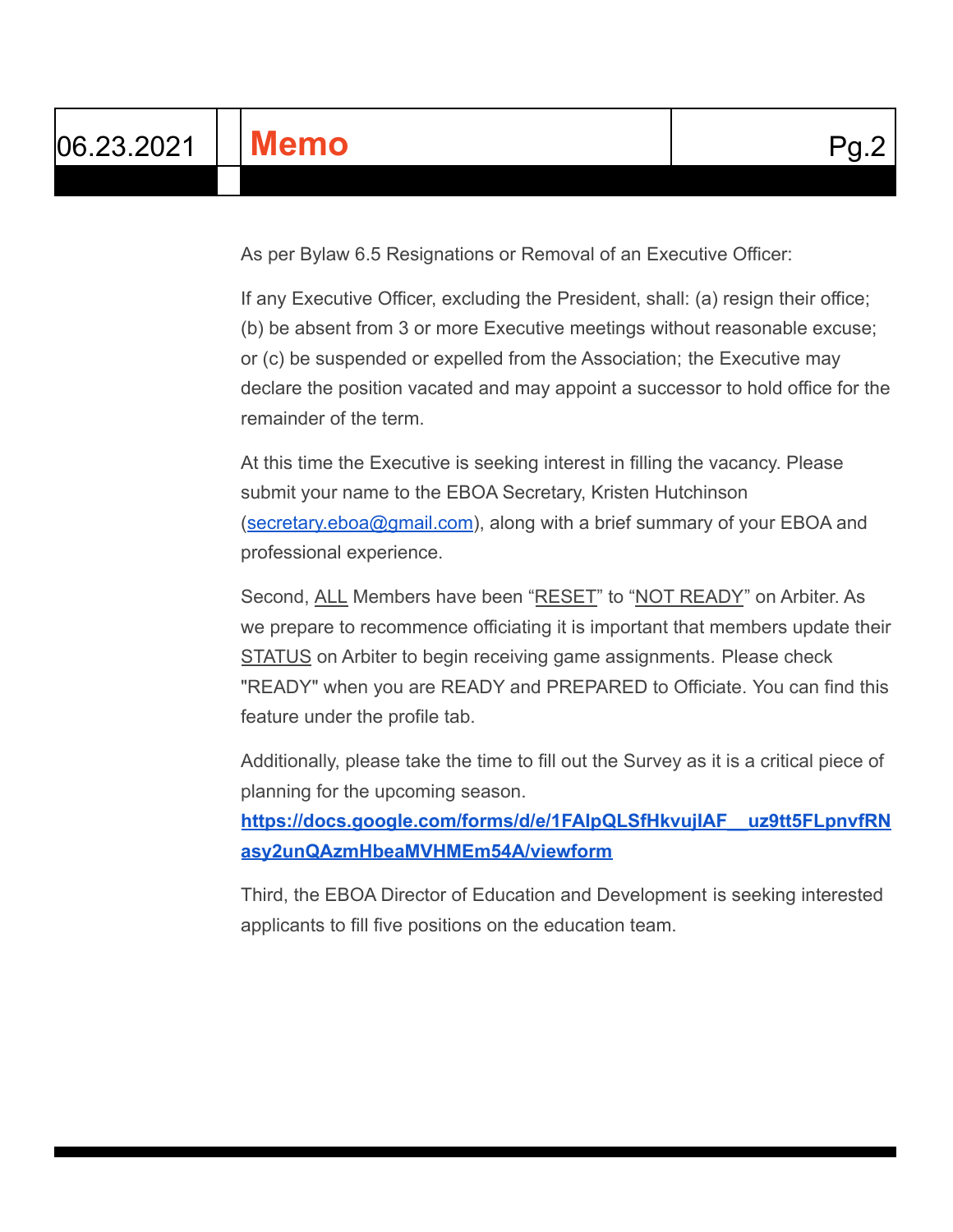## 06.23.2021 **Memo** Pg.3

- 1. Senior Development Officer (SDO) responsible for arbiter level 100 300
- 2. Intermediate Development Officer (IDO) responsible for arbiter level 400 - 700
- 3. Junior Development Officer (JDO) responsible for arbiter level 800 900
- 4. Mentorship Chairperson responsible for the delivery of the program
- 5. Evaluation Chairperson responsible for coordination and delivery of the NOCP Level 1 and 2 evaluations.

Please send an email to Karen Lasuik, [education.eboa@gmail.com](mailto:education.eboa@gmail.com) with your name, the position you are interested in as well as a brief overview of your EBOA and professional experience.

Fourth, the Executive is seeking0 names to fill two committees.

- 1. Bylaws and Policy Review Committee To provide the EBOA Executive with recommendations to revise bylaws and policies
- 2. Financial Audit Review Committee To provide the EBOA Executive and Membership with an Annual Review of the Financial Statements in advance of the Annual General Meeting in accordance with section 7.1.2 of the EBOA Bylaws.

Please submit your name to the EBOA Secretary, Kristen Hutchinson ([secretary.eboa@gmail.com](mailto:secretary.eboa@gmail.com)), along with a brief summary of your EBOA and professional experience.